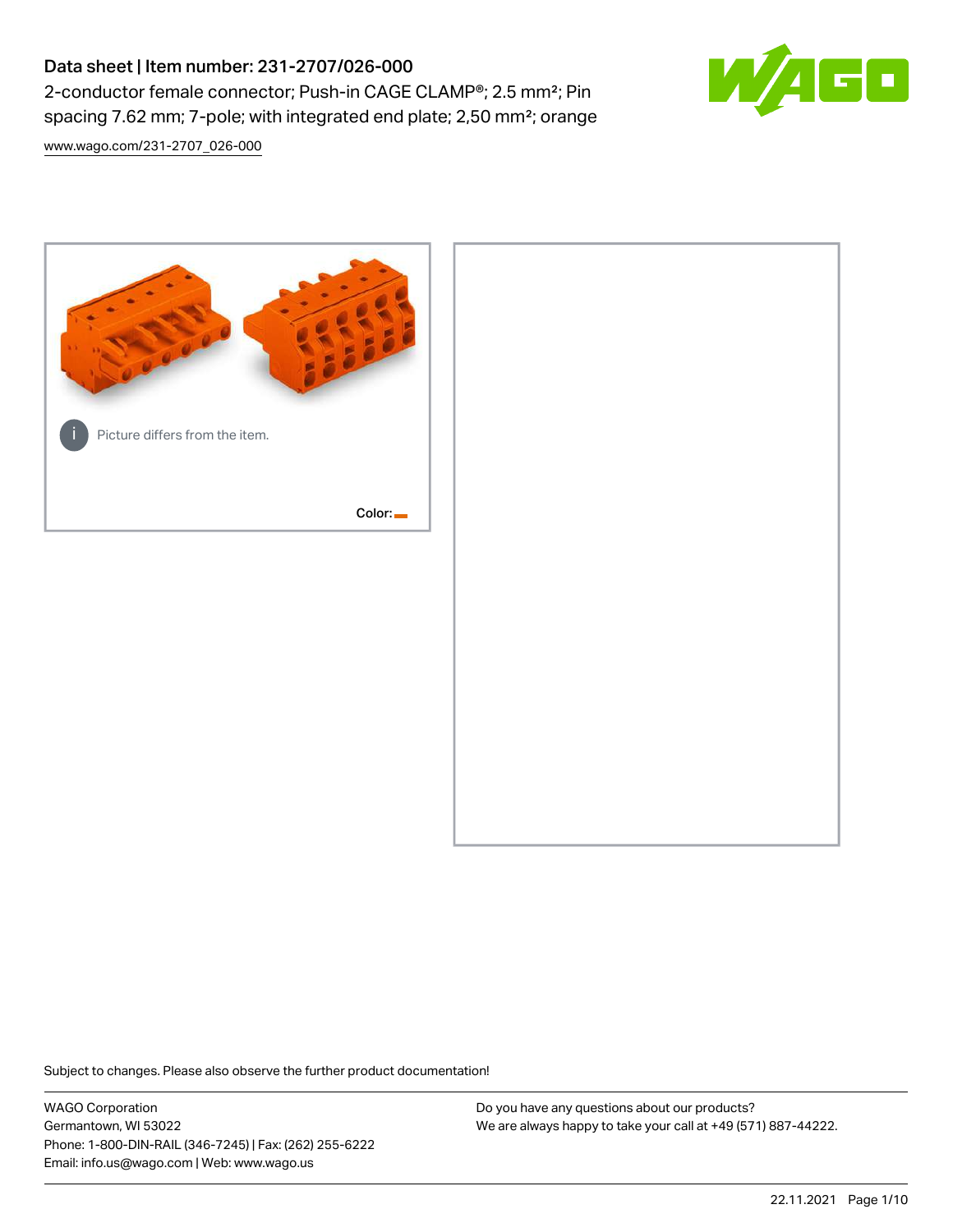



#### Item description

- $\blacksquare$ Universal connection for all conductor types
- $\blacksquare$ Two conductor entries per pole
- $\blacksquare$ For looping through power or data buses
- $\blacksquare$ Bus connection is retained, even when unmated
- $\blacksquare$ Push-in termination of solid and ferruled conductors
- $\blacksquare$ With coding fingers

## Data

#### Notes

| Safety information 1 | The MCS-MULTI CONNECTION SYSTEM includes connectors<br>without breaking capacity in accordance with DIN EN 61984. When<br>used as intended, these connectors must not be connected<br>/disconnected when live or under load. The circuit design should<br>ensure header pins, which can be touched, are not live when<br>unmated. |
|----------------------|-----------------------------------------------------------------------------------------------------------------------------------------------------------------------------------------------------------------------------------------------------------------------------------------------------------------------------------|
| Variants:            | Gold-plated or partially gold-plated contact surfaces<br>Other versions (or variants) can be requested from WAGO Sales or<br>configured at https://configurator.wago.com/                                                                                                                                                         |

Subject to changes. Please also observe the further product documentation!

| <b>WAGO Corporation</b>                                | Do you have any questions about our products?                 |
|--------------------------------------------------------|---------------------------------------------------------------|
| Germantown, WI 53022                                   | We are always happy to take your call at +49 (571) 887-44222. |
| Phone: 1-800-DIN-RAIL (346-7245)   Fax: (262) 255-6222 |                                                               |
| Email: info.us@wago.com   Web: www.wago.us             |                                                               |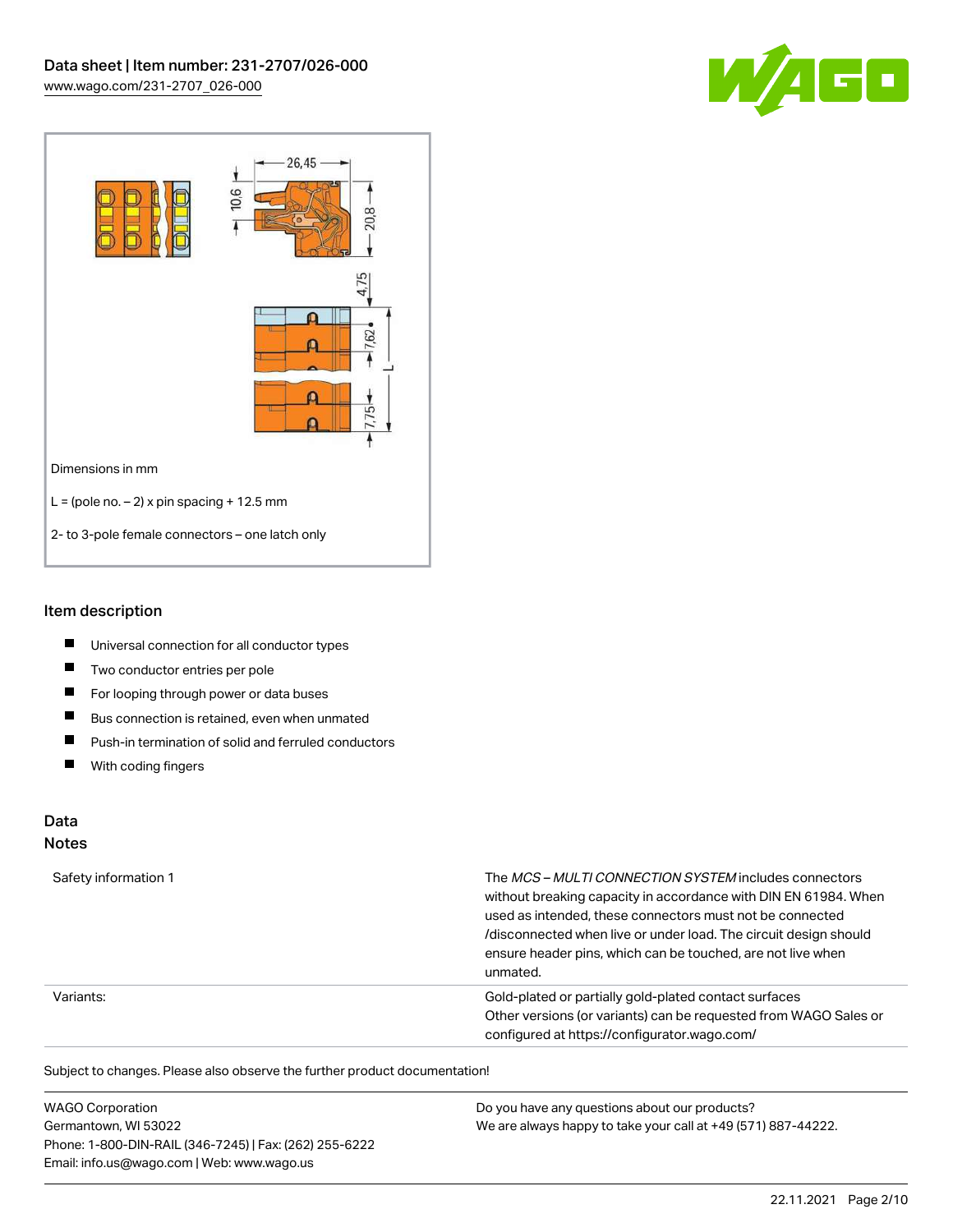

## Electrical data

## IEC Approvals

| Ratings per                 | IEC/EN 60664-1                                                        |
|-----------------------------|-----------------------------------------------------------------------|
| Rated voltage (III / 3)     | 500 V                                                                 |
| Rated surge voltage (III/3) | 6 kV                                                                  |
| Rated voltage (III/2)       | 630 V                                                                 |
| Rated surge voltage (III/2) | 6 <sub>k</sub> V                                                      |
| Nominal voltage (II/2)      | 1000V                                                                 |
| Rated surge voltage (II/2)  | 6 <sub>k</sub> V                                                      |
| Rated current               | 16A                                                                   |
| Legend (ratings)            | $(III / 2)$ $\triangle$ Overvoltage category III / Pollution degree 2 |

## UL Approvals

| Approvals per                  | UL 1059 |
|--------------------------------|---------|
| Rated voltage UL (Use Group B) | 300 V   |
| Rated current UL (Use Group B) | 20A     |
| Rated voltage UL (Use Group D) | 300 V   |
| Rated current UL (Use Group D) | 10 A    |

## Ratings per UL

| Rated voltage UL 1977 | 600 V       |
|-----------------------|-------------|
| Rated current UL 1977 | 20h<br>20 A |

## CSA Approvals

| Approvals per                   | CSA   |
|---------------------------------|-------|
| Rated voltage CSA (Use Group B) | 300 V |
| Rated current CSA (Use Group B) | 15 A  |
| Rated voltage CSA (Use Group D) | 300 V |
| Rated current CSA (Use Group D) | 10 A  |

## Connection data

| Total number of connection points |  |
|-----------------------------------|--|
| Total number of potentials        |  |
| Number of connection types        |  |

Subject to changes. Please also observe the further product documentation!

| <b>WAGO Corporation</b>                                | Do you have any questions about our products?                 |
|--------------------------------------------------------|---------------------------------------------------------------|
| Germantown, WI 53022                                   | We are always happy to take your call at +49 (571) 887-44222. |
| Phone: 1-800-DIN-RAIL (346-7245)   Fax: (262) 255-6222 |                                                               |
| Email: info.us@wago.com   Web: www.wago.us             |                                                               |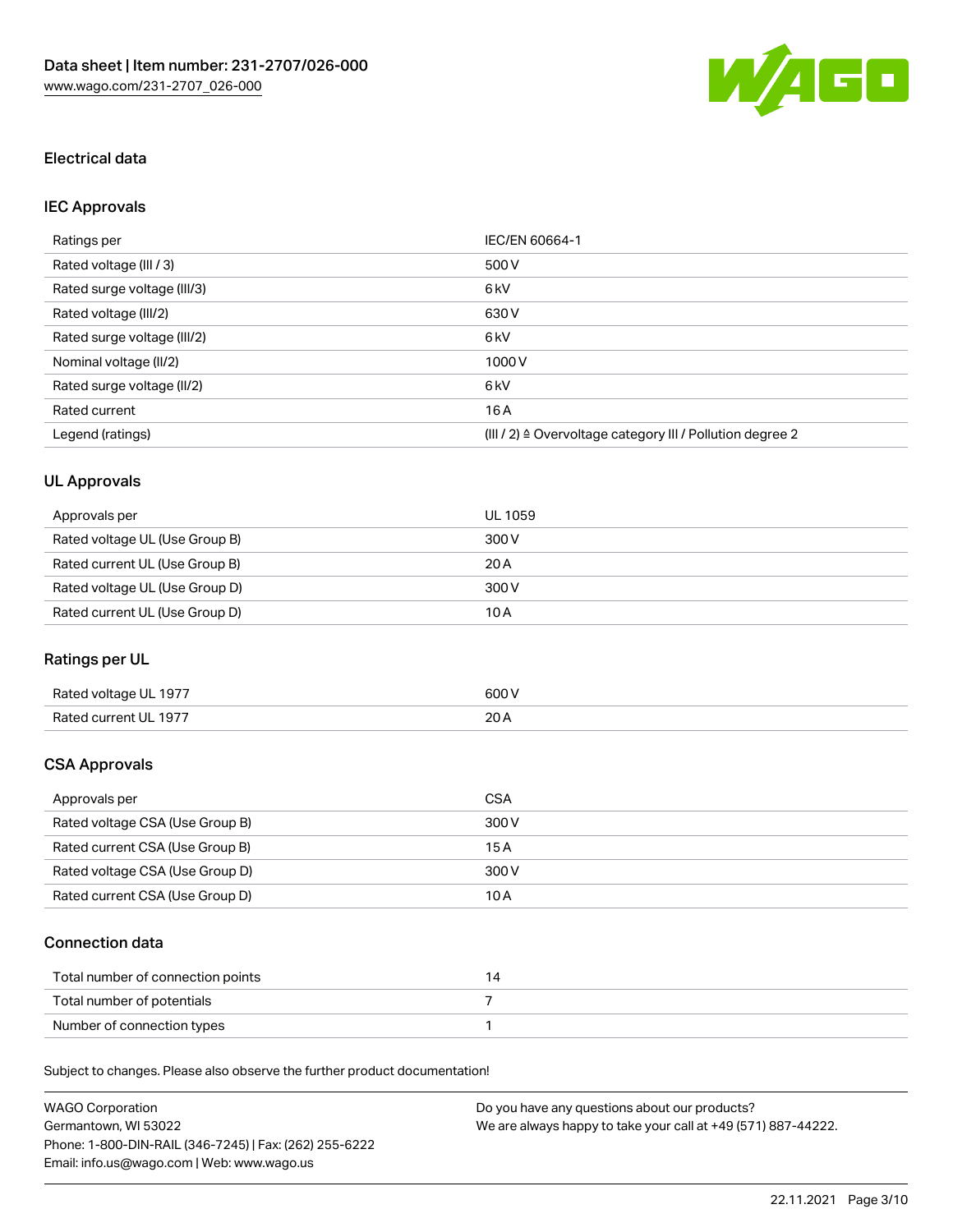[www.wago.com/231-2707\\_026-000](http://www.wago.com/231-2707_026-000)



#### Number of levels 1

#### Connection 1

| Connection technology                             | Push-in CAGE CLAMP®                   |
|---------------------------------------------------|---------------------------------------|
| Actuation type                                    | Operating tool                        |
| Solid conductor                                   | $0.22.5$ mm <sup>2</sup> / 24  12 AWG |
| Fine-stranded conductor                           | $0.22.5$ mm <sup>2</sup> / 24  12 AWG |
| Fine-stranded conductor; with insulated ferrule   | $0.251.5$ mm <sup>2</sup>             |
| Fine-stranded conductor; with uninsulated ferrule | $0.252.5$ mm <sup>2</sup>             |
| Strip length                                      | $910$ mm $/0.350.39$ inch             |
| Number of poles                                   |                                       |
| Conductor entry direction to mating direction     | 0°                                    |

## Physical data

| Pin spacing | 7.62 mm / 0.3 inch    |
|-------------|-----------------------|
| Width       | 50.6 mm / 1.992 inch  |
| Height      | 20.8 mm / 0.819 inch  |
| Depth       | 26.45 mm / 1.041 inch |

#### Plug-in connection

| Contact type (pluggable connector) | Female connector/socket |
|------------------------------------|-------------------------|
| Connector (connection type)        | for conductor           |
| Mismating protection               | No                      |
| Locking of plug-in connection      | Without                 |

#### Material data

| Color                       | orange                            |
|-----------------------------|-----------------------------------|
| Material group              |                                   |
| Insulation material         | Polyamide (PA66)                  |
| Flammability class per UL94 | V <sub>0</sub>                    |
| Clamping spring material    | Chrome nickel spring steel (CrNi) |
| Contact material            | Copper alloy                      |
| Contact plating             | tin-plated                        |
| Fire load                   | 0.357 MJ                          |
| Weight                      | 19.1 <sub>g</sub>                 |

Subject to changes. Please also observe the further product documentation!

| <b>WAGO Corporation</b>                                | Do you have any questions about our products?                 |
|--------------------------------------------------------|---------------------------------------------------------------|
| Germantown, WI 53022                                   | We are always happy to take your call at +49 (571) 887-44222. |
| Phone: 1-800-DIN-RAIL (346-7245)   Fax: (262) 255-6222 |                                                               |
| Email: info.us@wago.com   Web: www.wago.us             |                                                               |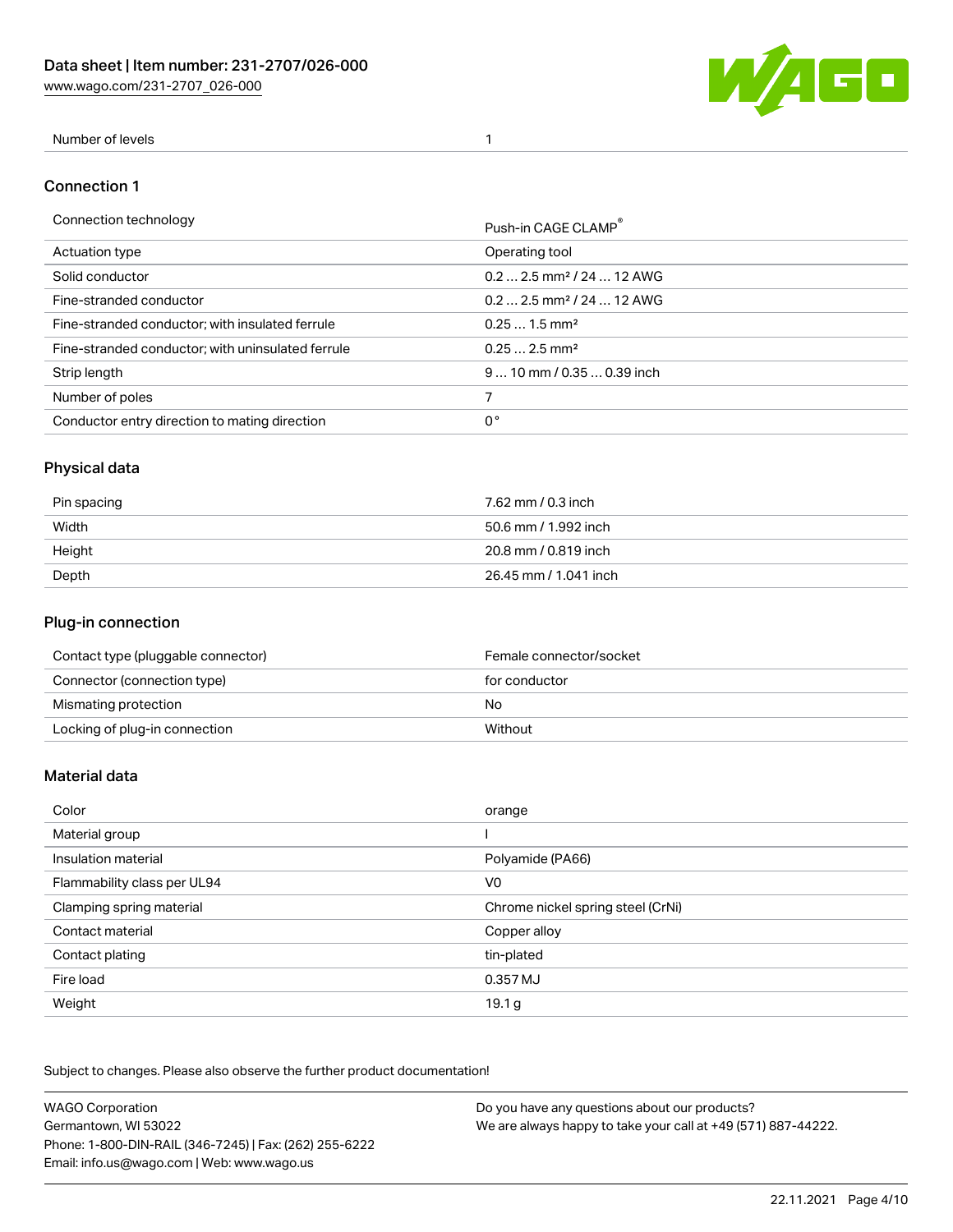

#### Environmental requirements

| Limit temperature range | . +85 °C<br>-60 |
|-------------------------|-----------------|
|-------------------------|-----------------|

#### Commercial data

| Product Group         | 3 (Multi Conn. System) |
|-----------------------|------------------------|
| PU (SPU)              | 50 Stück               |
| Packaging type        | box                    |
| Country of origin     | PL                     |
| <b>GTIN</b>           | 4044918565486          |
| Customs tariff number | 8536694040             |

#### Approvals / Certificates

#### Country specific Approvals

|      |                          |                                 | Certificate |
|------|--------------------------|---------------------------------|-------------|
| Logo | Approval                 | <b>Additional Approval Text</b> | name        |
|      | CВ                       | IEC 61984                       | NL-39756    |
|      | DEKRA Certification B.V. |                                 |             |

#### Ship Approvals

| Logo        | Approval                           | <b>Additional Approval Text</b> | Certificate<br>name             |
|-------------|------------------------------------|---------------------------------|---------------------------------|
| <b>MOVE</b> | ABS<br>American Bureau of Shipping | $\overline{\phantom{0}}$        | 19-<br>HG1869876-<br><b>PDA</b> |

#### UL-Approvals

| Logo                       | Approval                            | <b>Additional Approval Text</b> | Certificate<br>name |
|----------------------------|-------------------------------------|---------------------------------|---------------------|
| $\boldsymbol{\mathcal{A}}$ | UL<br>UL International Germany GmbH | <b>UL 1059</b>                  | E45172              |
| J                          | UL<br>UL International Germany GmbH | <b>UL 1977</b>                  | E45171              |

Subject to changes. Please also observe the further product documentation!

WAGO Corporation Germantown, WI 53022 Phone: 1-800-DIN-RAIL (346-7245) | Fax: (262) 255-6222 Email: info.us@wago.com | Web: www.wago.us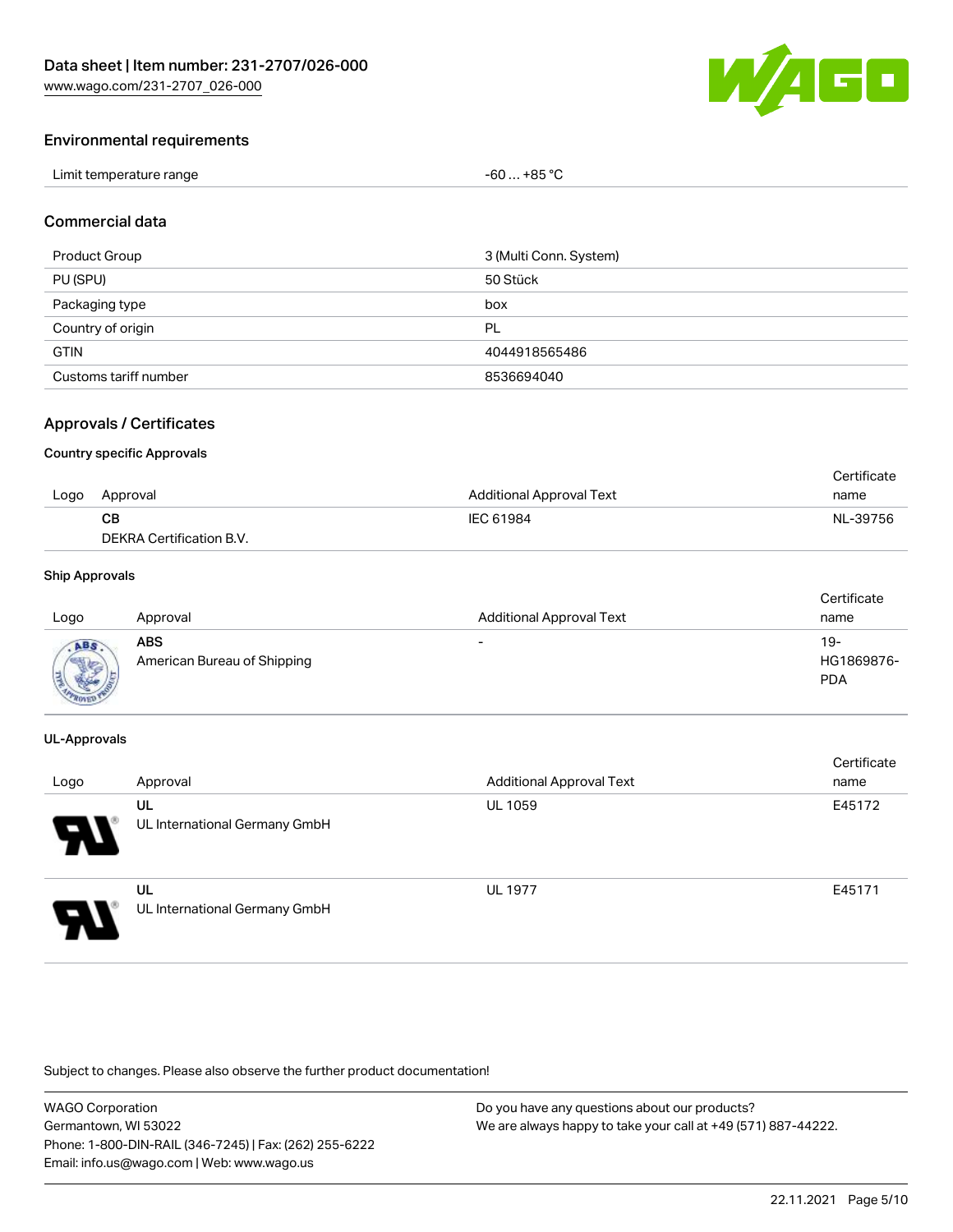

#### **Counterpart**

#### Item no.731-637

| 1-conductor male connector; CAGE CLAMP <sup>®</sup> ; 2.5 mm <sup>2</sup> ; Pin spacing 7.62 mm; 7-pole; 2,50 mm <sup>2</sup> ;<br>orange | www.wago.com/731-637             |
|-------------------------------------------------------------------------------------------------------------------------------------------|----------------------------------|
| Item no.231-737/001-000<br>THT male header; 1.0 x 1.0 mm solder pin; straight; Pin spacing 7.62 mm; 7-pole; orange                        | www.wago.com/231-737/001-<br>000 |



# Item no.231-937/001-000

THT male header; 1.0 x 1.0 mm solder pin; angled; Pin spacing 7.62 mm; 7-pole; orange

[www.wago.com/231-937/001-](https://www.wago.com/231-937/001-000) [000](https://www.wago.com/231-937/001-000)

#### Optional accessories

#### Strain relief

| Strain relief plate        |                                                                                                                                                                   |                                  |
|----------------------------|-------------------------------------------------------------------------------------------------------------------------------------------------------------------|----------------------------------|
|                            | Item no.: 734-226<br>Strain relief plate; orange                                                                                                                  | www.wago.com/734-226             |
| Marking accessories        |                                                                                                                                                                   |                                  |
| Marking strip              |                                                                                                                                                                   |                                  |
|                            | Item no.: 210-331/762-202                                                                                                                                         |                                  |
|                            | Marking strips; as a DIN A4 sheet; MARKED; 1-16 (100x); Height of marker strip: 2.3 mm/0.091 in; Strip<br>length 182 mm; Horizontal marking; Self-adhesive; white | www.wago.com/210-331<br>/762-202 |
|                            | Item no.: 210-332/762-020                                                                                                                                         |                                  |
|                            | Marking strips; as a DIN A4 sheet; MARKED; 1-20 (80x); Height of marker strip: 3 mm; Strip length 182<br>mm; Horizontal marking; Self-adhesive; white             | www.wago.com/210-332<br>/762-020 |
| <b>Testing accessories</b> |                                                                                                                                                                   |                                  |
| <b>Testing accessories</b> |                                                                                                                                                                   |                                  |
|                            | Item no.: 231-662<br>Test plugs for female connectors; for 7.5 mm and 7.62 mm pin spacing; 2,50 mm <sup>2</sup> ; light gray                                      | www.wago.com/231-662             |
| <b>Ferrules</b>            |                                                                                                                                                                   |                                  |
| Ferrule                    |                                                                                                                                                                   |                                  |
|                            | Item no.: 216-101<br>Ferrule; Sleeve for 0.5 mm <sup>2</sup> / AWG 22; uninsulated; electro-tin plated; silver-colored                                            | www.wago.com/216-101             |
|                            | Item no.: 216-104                                                                                                                                                 |                                  |
|                            | Ferrule; Sleeve for 1.5 mm <sup>2</sup> / AWG 16; uninsulated; electro-tin plated; silver-colored                                                                 | www.wago.com/216-104             |
|                            | Item no.: 216-106                                                                                                                                                 |                                  |
|                            | Ferrule; Sleeve for 2.5 mm <sup>2</sup> / AWG 14; uninsulated; electro-tin plated; silver-colored                                                                 | www.wago.com/216-106             |
|                            | Subject to changes. Please also observe the further product documentation!                                                                                        |                                  |
|                            |                                                                                                                                                                   |                                  |

WAGO Corporation Germantown, WI 53022 Phone: 1-800-DIN-RAIL (346-7245) | Fax: (262) 255-6222 Email: info.us@wago.com | Web: www.wago.us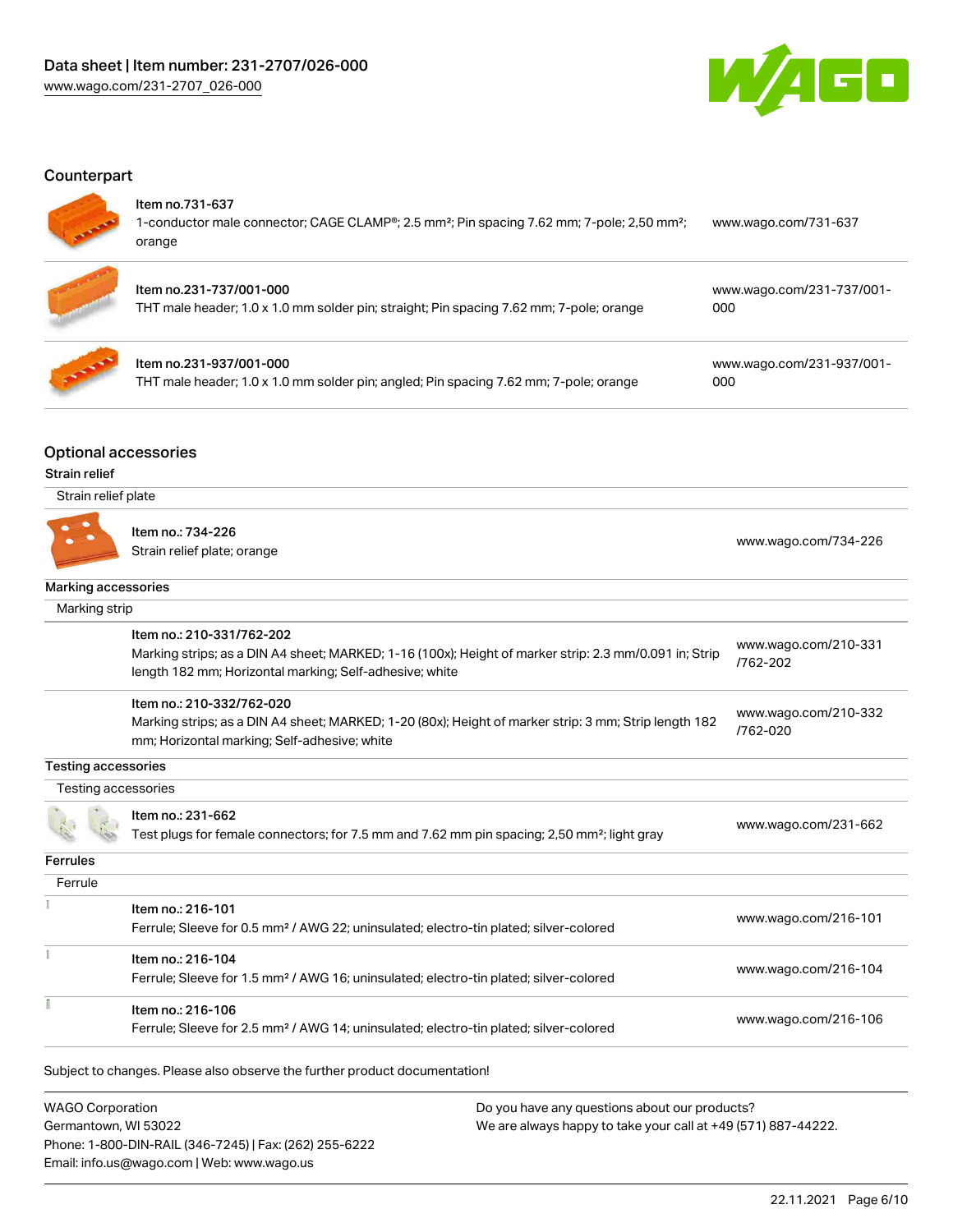## Data sheet | Item number: 231-2707/026-000

[www.wago.com/231-2707\\_026-000](http://www.wago.com/231-2707_026-000)

Email: info.us@wago.com | Web: www.wago.us



| Item no.: 216-102<br>Ferrule; Sleeve for 0.75 mm <sup>2</sup> / AWG 20; uninsulated; electro-tin plated; silver-colored                                                                           | www.wago.com/216-102                                          |
|---------------------------------------------------------------------------------------------------------------------------------------------------------------------------------------------------|---------------------------------------------------------------|
| Item no.: 216-103<br>Ferrule; Sleeve for 1 mm <sup>2</sup> / AWG 18; uninsulated; electro-tin plated                                                                                              | www.wago.com/216-103                                          |
| Item no.: 216-123<br>Ferrule; Sleeve for 1 mm <sup>2</sup> / AWG 18; uninsulated; electro-tin plated; silver-colored                                                                              | www.wago.com/216-123                                          |
| Item no.: 216-122<br>Ferrule; Sleeve for 0.75 mm <sup>2</sup> / AWG 20; uninsulated; electro-tin plated; silver-colored                                                                           | www.wago.com/216-122                                          |
| Item no.: 216-124<br>Ferrule; Sleeve for 1.5 mm <sup>2</sup> / AWG 16; uninsulated; electro-tin plated                                                                                            | www.wago.com/216-124                                          |
| Item no.: 216-142<br>Ferrule; Sleeve for 0.75 mm <sup>2</sup> / 18 AWG; uninsulated; electro-tin plated; electrolytic copper; gastight<br>crimped; acc. to DIN 46228, Part 1/08.92                | www.wago.com/216-142                                          |
| Item no.: 216-132<br>Ferrule; Sleeve for 0.34 mm <sup>2</sup> / AWG 24; uninsulated; electro-tin plated                                                                                           | www.wago.com/216-132                                          |
| Item no.: 216-121<br>Ferrule; Sleeve for 0.5 mm <sup>2</sup> / AWG 22; uninsulated; electro-tin plated; silver-colored                                                                            | www.wago.com/216-121                                          |
| Item no.: 216-143<br>Ferrule; Sleeve for 1 mm <sup>2</sup> / AWG 18; uninsulated; electro-tin plated; electrolytic copper; gastight<br>crimped; acc. to DIN 46228, Part 1/08.92                   | www.wago.com/216-143                                          |
| Item no.: 216-131<br>Ferrule; Sleeve for 0.25 mm <sup>2</sup> / AWG 24; uninsulated; electro-tin plated; silver-colored                                                                           | www.wago.com/216-131                                          |
| Item no.: 216-141<br>Ferrule; Sleeve for 0.5 mm <sup>2</sup> / 20 AWG; uninsulated; electro-tin plated; electrolytic copper; gastight<br>crimped; acc. to DIN 46228, Part 1/08.92                 | www.wago.com/216-141                                          |
| Item no.: 216-152<br>Ferrule; Sleeve for 0.34 mm <sup>2</sup> / AWG 24; uninsulated; electro-tin plated                                                                                           | www.wago.com/216-152                                          |
| Item no.: 216-203<br>Ferrule; Sleeve for 1 mm <sup>2</sup> / AWG 18; insulated; electro-tin plated; red                                                                                           | www.wago.com/216-203                                          |
| Item no.: 216-202<br>Ferrule; Sleeve for 0.75 mm <sup>2</sup> / 18 AWG; insulated; electro-tin plated; gray                                                                                       | www.wago.com/216-202                                          |
| Item no.: 216-151<br>Ferrule; Sleeve for 0.25 mm <sup>2</sup> / AWG 24; uninsulated; electro-tin plated                                                                                           | www.wago.com/216-151                                          |
| Item no.: 216-204<br>Ferrule; Sleeve for 1.5 mm <sup>2</sup> / AWG 16; insulated; electro-tin plated; black                                                                                       | www.wago.com/216-204                                          |
| Item no.: 216-144<br>Ferrule; Sleeve for 1.5 mm <sup>2</sup> / AWG 16; uninsulated; electro-tin plated; electrolytic copper; gastight<br>crimped; acc. to DIN 46228, Part 1/08.92; silver-colored | www.wago.com/216-144                                          |
| Item no.: 216-201<br>Ferrule; Sleeve for 0.5 mm <sup>2</sup> / 20 AWG; insulated; electro-tin plated; white                                                                                       | www.wago.com/216-201                                          |
| Subject to changes. Please also observe the further product documentation!                                                                                                                        |                                                               |
| <b>WAGO Corporation</b><br>Do you have any questions about our products?<br>Germantown, WI 53022<br>Phone: 1-800-DIN-RAIL (346-7245)   Fax: (262) 255-6222                                        | We are always happy to take your call at +49 (571) 887-44222. |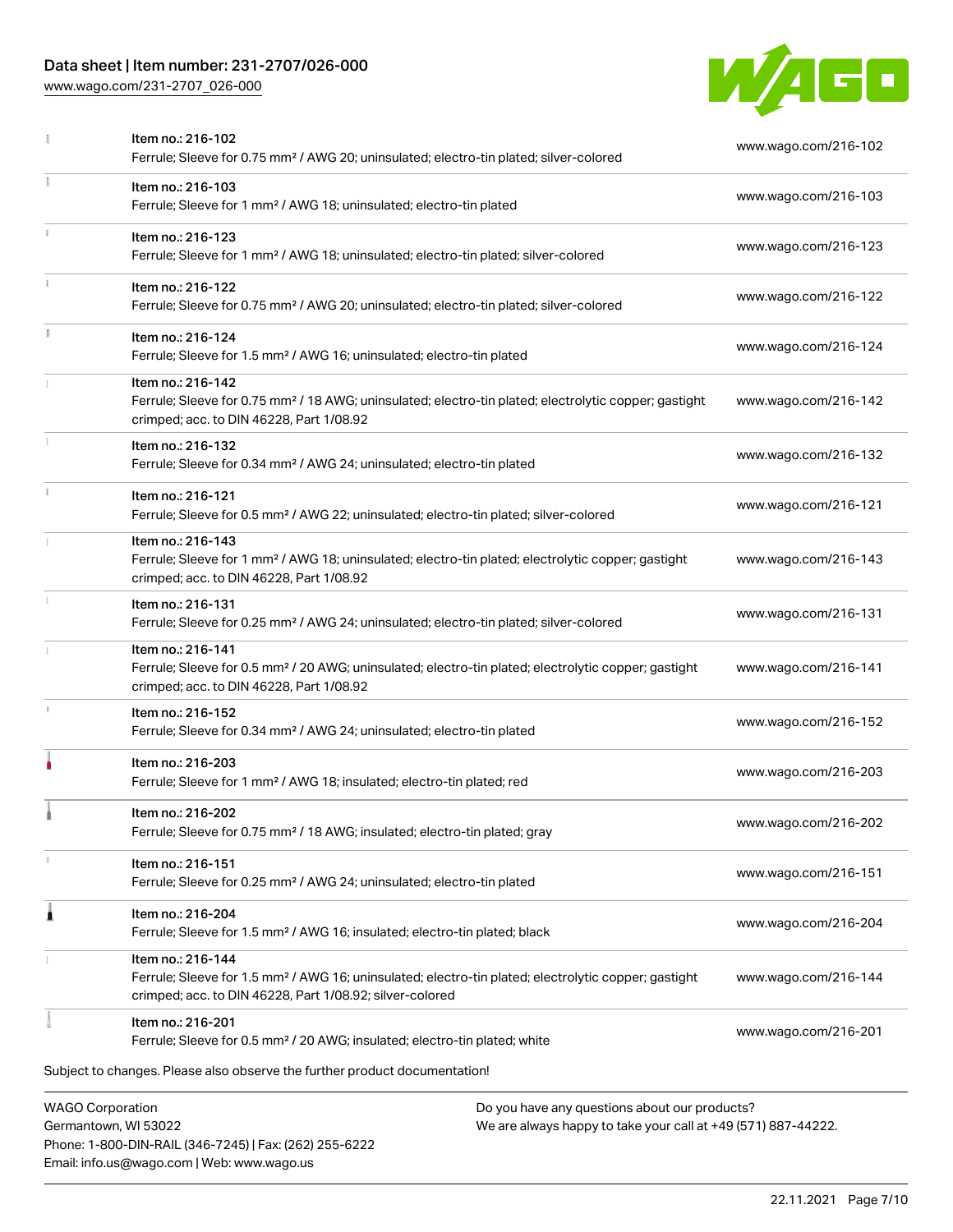[www.wago.com/231-2707\\_026-000](http://www.wago.com/231-2707_026-000)



| Insulation stop   |                                                                                                                                                                                                         |                      |
|-------------------|---------------------------------------------------------------------------------------------------------------------------------------------------------------------------------------------------------|----------------------|
| Insulations stops |                                                                                                                                                                                                         |                      |
| à                 | Item no.: 216-302<br>Ferrule; Sleeve for 0.34 mm <sup>2</sup> / 22 AWG; insulated; electro-tin plated; light turquoise                                                                                  | www.wago.com/216-302 |
|                   | Item no.: 216-322<br>Ferrule; Sleeve for 0.34 mm <sup>2</sup> / 22 AWG; insulated; electro-tin plated; green                                                                                            | www.wago.com/216-322 |
|                   | Item no.: 216-321<br>Ferrule; Sleeve for 0.25 mm <sup>2</sup> / AWG 24; insulated; electro-tin plated; yellow                                                                                           | www.wago.com/216-321 |
|                   | Item no.: 216-301<br>Ferrule; Sleeve for 0.25 mm <sup>2</sup> / AWG 24; insulated; electro-tin plated; yellow                                                                                           | www.wago.com/216-301 |
|                   | Item no.: 216-262<br>Ferrule; Sleeve for 0.75 mm <sup>2</sup> / 18 AWG; insulated; electro-tin plated; electrolytic copper; gastight<br>crimped; acc. to DIN 46228, Part 4/09.90; gray                  | www.wago.com/216-262 |
| 1                 | Item no.: 216-284<br>Ferrule; Sleeve for 1.5 mm <sup>2</sup> / AWG 16; insulated; electro-tin plated; electrolytic copper; gastight<br>crimped; acc. to DIN 46228, Part 4/09.90; black                  | www.wago.com/216-284 |
| 1                 | Item no.: 216-264<br>Ferrule; Sleeve for 1.5 mm <sup>2</sup> / AWG 16; insulated; electro-tin plated; electrolytic copper; gastight<br>crimped; acc. to DIN 46228, Part 4/09.90; black                  | www.wago.com/216-264 |
|                   | Item no.: 216-263<br>Ferrule; Sleeve for 1 mm <sup>2</sup> / AWG 18; insulated; electro-tin plated; electrolytic copper; gastight crimped; www.wago.com/216-263<br>acc. to DIN 46228, Part 4/09.90; red |                      |
| 1                 | Item no.: 216-244<br>Ferrule; Sleeve for 1.5 mm <sup>2</sup> / AWG 16; insulated; electro-tin plated; electrolytic copper; gastight<br>crimped; acc. to DIN 46228, Part 4/09.90; black                  | www.wago.com/216-244 |
|                   | Item no.: 216-243<br>Ferrule; Sleeve for 1 mm <sup>2</sup> / AWG 18; insulated; electro-tin plated; electrolytic copper; gastight crimped; www.wago.com/216-243<br>acc. to DIN 46228, Part 4/09.90; red |                      |
| Â                 | Item no.: 216-224<br>Ferrule; Sleeve for 1.5 mm <sup>2</sup> / AWG 16; insulated; electro-tin plated; black                                                                                             | www.wago.com/216-224 |
|                   | Item no.: 216-221<br>Ferrule; Sleeve for 0.5 mm <sup>2</sup> / 20 AWG; insulated; electro-tin plated; white                                                                                             | www.wago.com/216-221 |
|                   | Item no.: 216-222<br>Ferrule; Sleeve for 0.75 mm <sup>2</sup> / 18 AWG; insulated; electro-tin plated; gray                                                                                             | www.wago.com/216-222 |
|                   | Item no.: 216-242<br>Ferrule; Sleeve for 0.75 mm <sup>2</sup> / 18 AWG; insulated; electro-tin plated; electrolytic copper; gastight<br>crimped; acc. to DIN 46228, Part 4/09.90; gray                  | www.wago.com/216-242 |
|                   | Item no.: 216-241<br>Ferrule; Sleeve for 0.5 mm <sup>2</sup> / 20 AWG; insulated; electro-tin plated; electrolytic copper; gastight<br>crimped; acc. to DIN 46228, Part 4/09.90; white                  | www.wago.com/216-241 |
|                   | Item no.: 216-223<br>Ferrule; Sleeve for 1 mm <sup>2</sup> / AWG 18; insulated; electro-tin plated; red                                                                                                 | www.wago.com/216-223 |

Subject to changes. Please also observe the further product documentation!

| <b>WAGO Corporation</b>                                |
|--------------------------------------------------------|
| Germantown, WI 53022                                   |
| Phone: 1-800-DIN-RAIL (346-7245)   Fax: (262) 255-6222 |
| Email: info.us@wago.com   Web: www.wago.us             |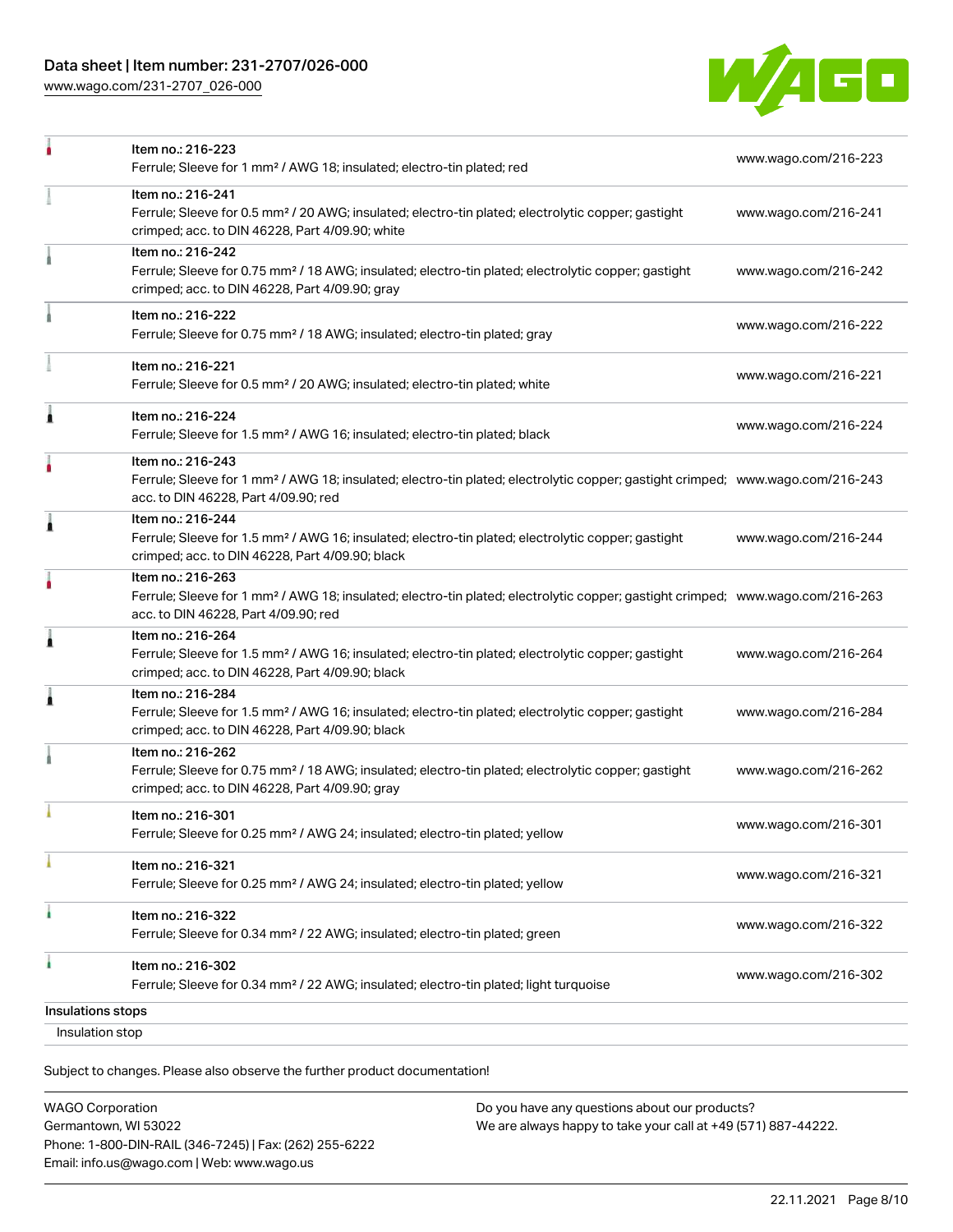

[www.wago.com/231-674](http://www.wago.com/231-674)

Item no.: 231-673 Insulation stop; 0.08-0.2 mm<sup>2</sup> / 0.2 mm<sup>2</sup> "s"; white [www.wago.com/231-673](http://www.wago.com/231-673)



| Item no.: 231-674                                          |  |
|------------------------------------------------------------|--|
| Insulation stop; $0.25 - 0.5$ mm <sup>2</sup> ; light gray |  |



Item no.: 231-675 Insulation stop; 0.75 - 1 mm²; dark gray [www.wago.com/231-675](http://www.wago.com/231-675)<br>Insulation stop; 0.75 - 1 mm²; dark gray

## Downloads Documentation

| <b>Additional Information</b>      |            |               |          |
|------------------------------------|------------|---------------|----------|
| Technical explanations             | 2019 Apr 3 | pdf<br>2.0 MB | Download |
|                                    |            |               |          |
| <b>CAD files</b>                   |            |               |          |
| CAD data                           |            |               |          |
| 2D/3D Models 231-2707/026-000      |            | <b>URL</b>    | Download |
| CAE data                           |            |               |          |
| EPLAN Data Portal 231-2707/026-000 |            | URL           | Download |
| ZUKEN Portal 231-2707/026-000      |            | <b>URL</b>    | Download |
| EPLAN Data Portal 231-2707/026-000 |            | <b>URL</b>    | Download |
|                                    |            |               |          |

## Environmental Product Compliance

#### Compliance Search

| Environmental Product Compliance 231-2707/026-000                                                      | URL | Download |
|--------------------------------------------------------------------------------------------------------|-----|----------|
| 2-conductor female connector; Push-in CAGE CLAMP <sup>®</sup> ; 2.5 mm <sup>2</sup> ; Pin spacing 7.62 |     |          |
| mm; 7-pole; with integrated end plate; 2,50 mm <sup>2</sup> ; orange                                   |     |          |

Subject to changes. Please also observe the further product documentation!

WAGO Corporation Germantown, WI 53022 Phone: 1-800-DIN-RAIL (346-7245) | Fax: (262) 255-6222 Email: info.us@wago.com | Web: www.wago.us